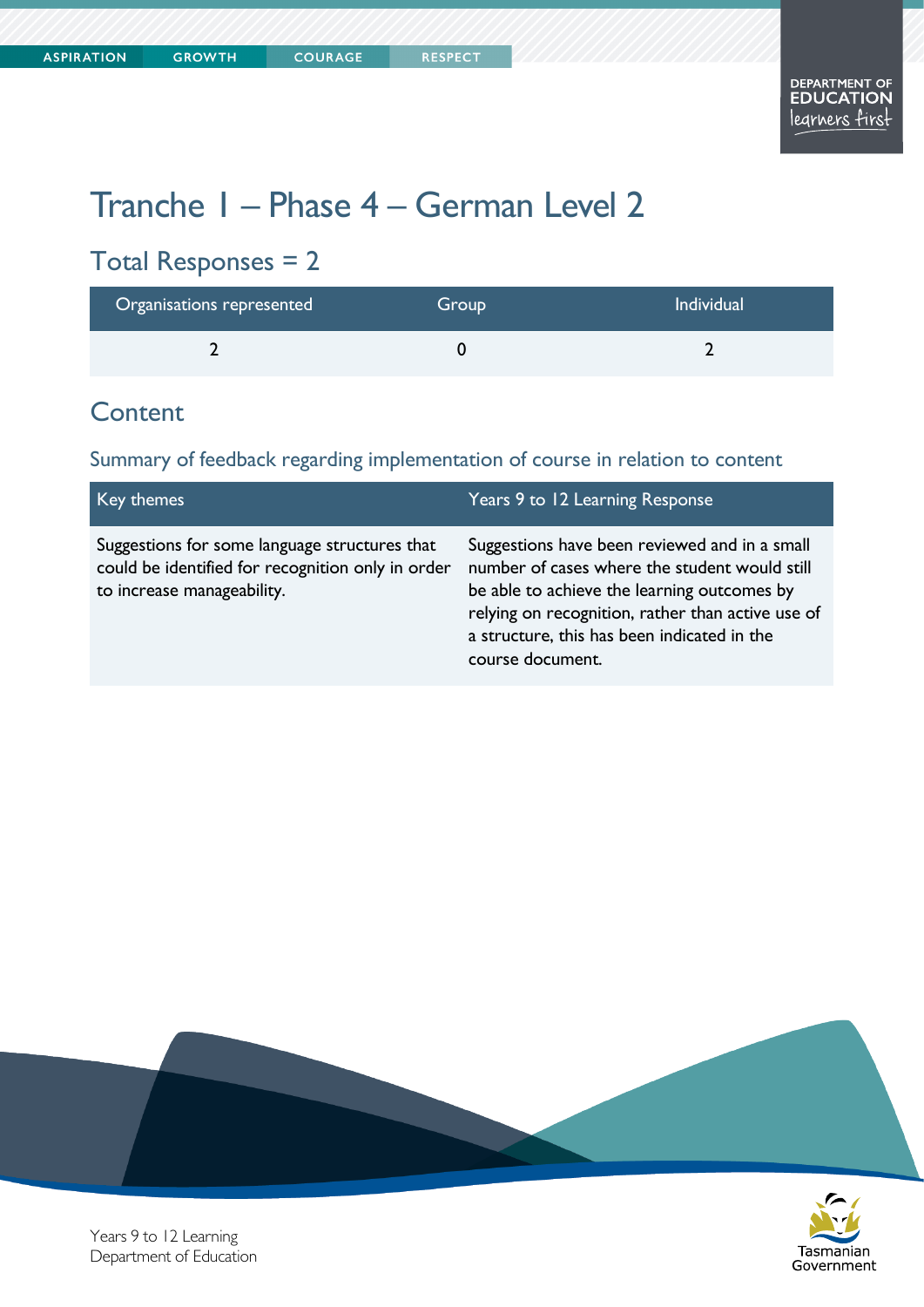# Work Requirements

Summary of feedback regarding implementation of course in relation to Work Requirements

| Key themes                                                                            | Years 9 to 12 Learning Response                                                                                                                                                                                                                                                                                                                |
|---------------------------------------------------------------------------------------|------------------------------------------------------------------------------------------------------------------------------------------------------------------------------------------------------------------------------------------------------------------------------------------------------------------------------------------------|
| One respondent suggested the word counts for<br>the work requirements are quite high. | The word counts are suggested maximum sizes,<br>not minimum requirements, so they are<br>intended to act as a goal that students can aim<br>for. The word counts gradually increase as the<br>course progresses, reflecting the increasing<br>range of vocabulary and structures that the<br>student is developing.                            |
|                                                                                       | Setting an aspirational target of 150 words<br>maximum in written German by the end of 150<br>hours of learning provides a sound foundation<br>for students to then be able to write<br>approximately 250 words in more complex<br>German by the end of the Level 3 course.                                                                    |
|                                                                                       | The Course implementation guide will include<br>guidance for developing work requirement tasks<br>and strategies for helping students build their<br>writing skills. The course outlines in Appendix<br>7 the role of dictionaries and online translation<br>tools that students should be taught to use to<br>their benefit in writing tasks. |
|                                                                                       | The word counts are recommended maxima,<br>not minimum requirements and that there is no<br>element of any criterion that provides scope for<br>penalising students who produce pieces of<br>writing for internal assessment that fall well<br>short of the suggested maximum word count<br>each time.                                         |